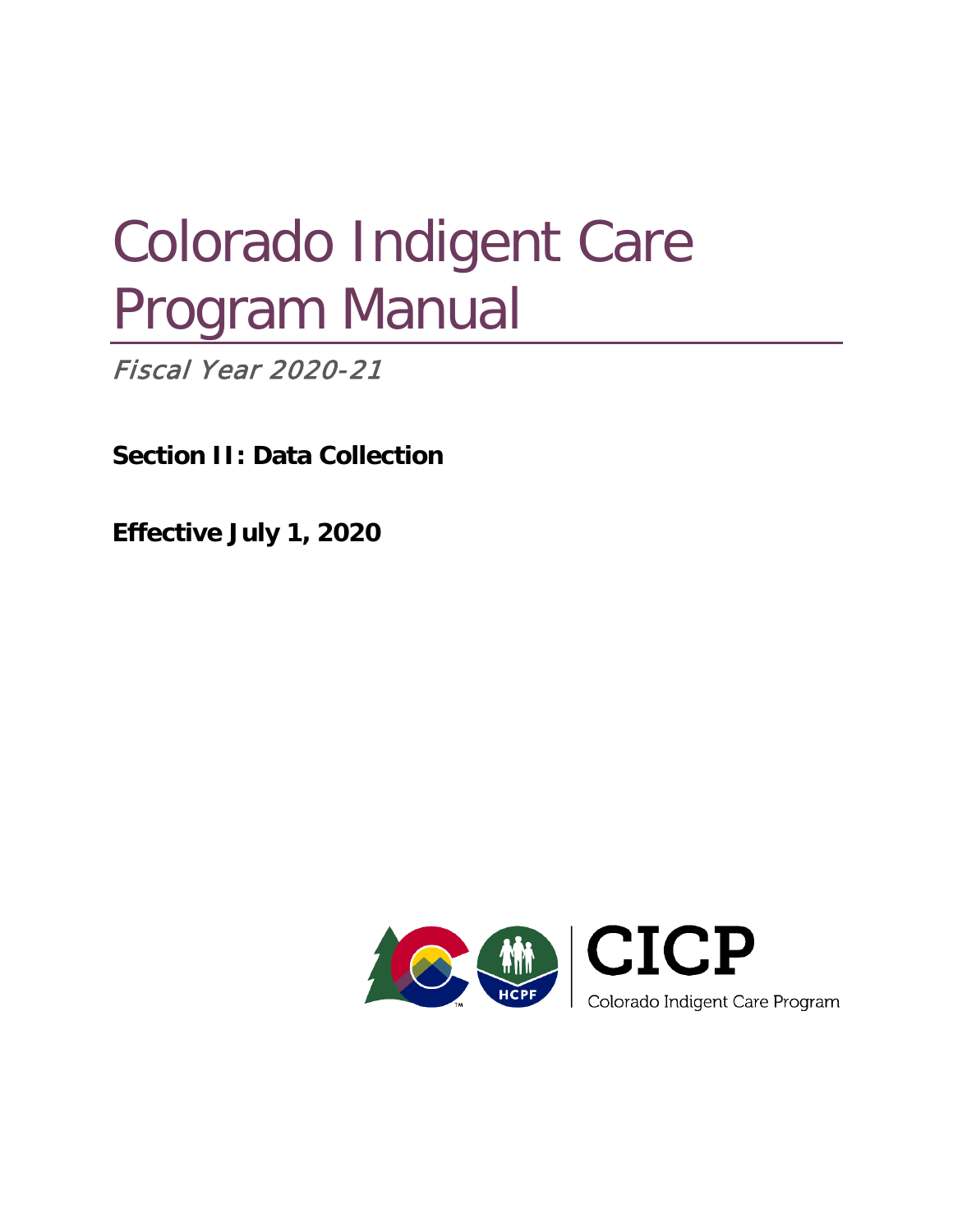# **Table of Contents**

| <b>ARTICLE I.</b>   |                                            |  |
|---------------------|--------------------------------------------|--|
| Section 1.01        |                                            |  |
| <b>ARTICLE II.</b>  |                                            |  |
| Section 2.01        |                                            |  |
| Section 2.02        |                                            |  |
| Section 2.03        |                                            |  |
| Section 2.04        |                                            |  |
| Section 2.05        |                                            |  |
| <b>ARTICLE III.</b> |                                            |  |
| Section 3.01        |                                            |  |
| Section 3.02        |                                            |  |
| Section 3.03        |                                            |  |
| Section 3.04        |                                            |  |
| Section 3.05        |                                            |  |
| <b>ARTICLE IV.</b>  | DATA COLLECTION SYSTEM - SUMMARY FORMAT 7  |  |
| Section 4.01        |                                            |  |
| Section 4.02        |                                            |  |
| Section 4.03        |                                            |  |
| Section 4.04        |                                            |  |
| <b>ARTICLE V.</b>   |                                            |  |
| Section 5.01        |                                            |  |
| Section 5.02        |                                            |  |
| <b>ARTICLE VI.</b>  |                                            |  |
| Section 6.01        |                                            |  |
| Section 6.02        |                                            |  |
|                     |                                            |  |
| Section 7.01        |                                            |  |
| Section 7.02        |                                            |  |
| <b>Appendix I</b>   | Participating Physician Contract Sample 14 |  |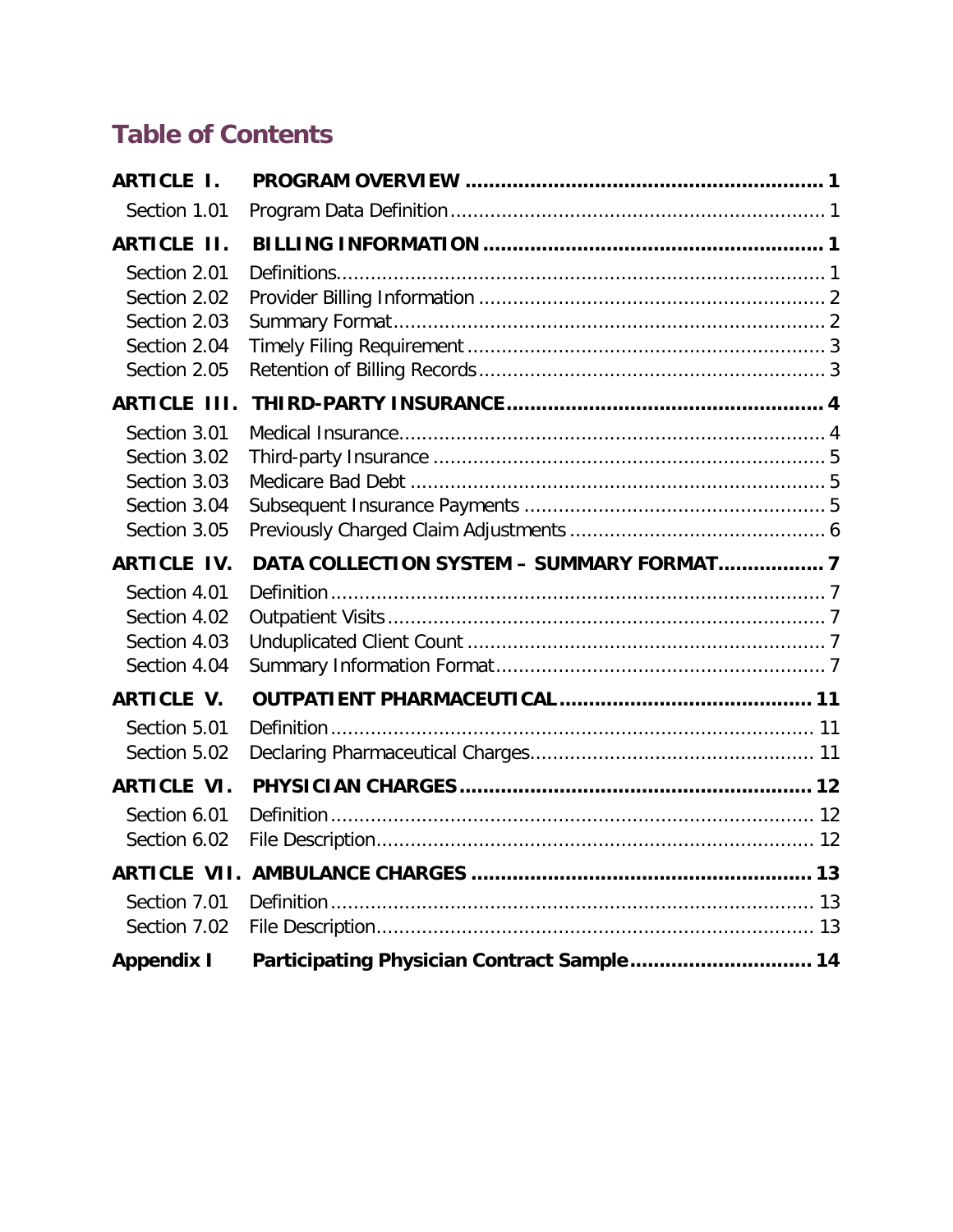# <span id="page-2-0"></span>**ARTICLE I. PROGRAM OVERVIEW**

#### <span id="page-2-1"></span>**Section 1.01 Program Data Definition**

The Colorado Indigent Care Program (CICP) collects program utilization data from each of its providers on an annual basis. This data is aggregate and does not include information on individual patients. The CICP collects data on the total number of patients served, the total number of inpatient admissions and outpatient visits for those clients, and the total charge and liability amounts for services provided.

# <span id="page-2-2"></span>**ARTICLE II. BILLING INFORMATION**

#### <span id="page-2-3"></span>**Section 2.01 Definitions**

**CICP Data Collection System:** Includes the specifications on how providers must submit inpatient and outpatient billing information to the Department. There is no electronic submission of claims, nor are paper claims accepted.

**County Codes:** County codes are used to track patient visits. Providers should include the patient's county code on the client's CICP card.

**Indigent Patient (client):** A person who meets the quidelines outlined in the Colorado Indigent Care Program Manual – Eligibility Section, which stipulates that the individual must have income and liquid resources combined at or below 250% of the current Federal Poverty Level (FPL).

**Emergency (Urgent) Care:** Treatment for conditions of an acute, severe nature which are life, limb, or disability threats requiring immediate attention, where any delay in treatment would, in the judgment of the responsible physician, threaten life or loss of function of a patient or viable fetus.

**Non-Emergency (Non-Urgent) Care:** Treatment for any conditions not included in the emergency care definition and any additional medical care for those conditions the Department determines to be the most serious threat to the health of medically indigent persons.

**Patient Liability:** Client copayments are required for the CICP. Enter the amount due as a CICP copayment or copayment due from third-party insurance, whichever is lower. Enter the required copayment even if the provider did not receive full payment.

**Total Charges:** Total amount billed. The total charges billed to the CICP must be equal to the total charges billed to payers for equal medical services. Bill only one charge value, which is the sum of the detailed charge lines on a claim. Do not subtract Medicare or third-party payments from line charge amounts. This field cannot be negative.

**Third-party Liability:** Payments due from third-party insurance, including Medicare. These are not payments received, but the amount owed by the client's primary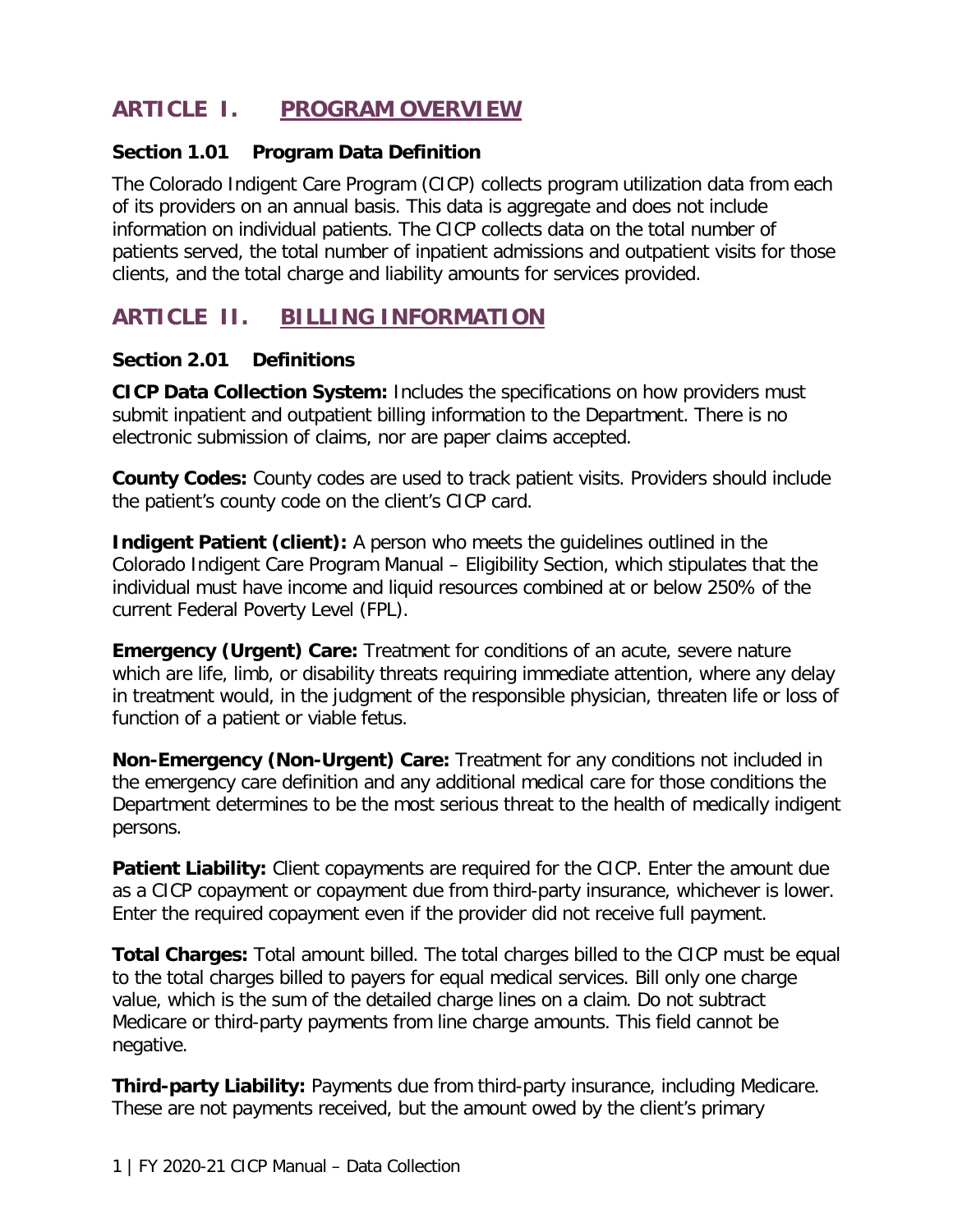insurance. Do not include contractual adjustments as a payment due or as a liability. The CICP will reimburse for contractual adjustments.

#### <span id="page-3-0"></span>**Section 2.02 Provider Billing Information**

There are four different types of billing information for the CICP:

**Inpatient & Outpatient Service:** All inpatient admissions and outpatient visits are billed using the CICP Data Collection System - Summary Format. This is the only required billing information and is due to the Department on an annual basis.

**Outpatient Pharmaceutical:** Providers that choose to report outpatient pharmaceutical charges to the Department shall separate Outpatient Pharmacy visits from regular inpatient and outpatient charges. If a client has an Outpatient Pharmacy visit (prescription only) that information will be reported separately from the regular billing information. If a client receives a pharmaceutical during an outpatient visit or inpatient admission, the pharmacy charge can be included on the regular claim information and it does not need to be separated out. Your facility must notify the Department of the intent to bill for Outpatient Pharmaceuticals on the Provider Application prior to the start of each fiscal year.

**Physician Charges:** Hospital providers have an option to bill the CICP for physician charges. Physician charges associated with clinic visits are considered part of the outpatient service and are included in the CICP Data Collection System.

Hospital physician charges are associated with care provided at the facility for CICP clients. The physician charges must not be included in the charges submitted under the CICP Data Collection System and must not be reimbursed by another source. Prior to billing, physicians must have an appropriate contract with the facility stating that the physician will follow the statutes and rules governing the CICP. An example of this contract is provided in Appendix I, of this section. Physicians cannot bill the CICP directly. The provider must handle all the billing for physician charges. No provider is obligated to bill for physician charges. Prior to the start of each fiscal year, your facility must notify the Department on the Provider Application of the intent to bill for physician charges.

**Ambulance Charges:** Hospital providers have an option to bill the CICP for emergency transportation charges associated with an ambulance service they own or have contracted with. The ambulance charges must not be included in the charges submitted under the CICP Data Collection System and must not be entirely reimbursed by another source. Prior to the start of each fiscal year, your facility must notify the Department on the Provider Application of the intent to bill for ambulance charges.

#### <span id="page-3-1"></span>**Section 2.03 Summary Format**

The CICP Data Collection System – Summary Format includes the specifications on how providers must submit billing information to the Department. There is no electronic or paper submission of claims. The information is requested so that the Department can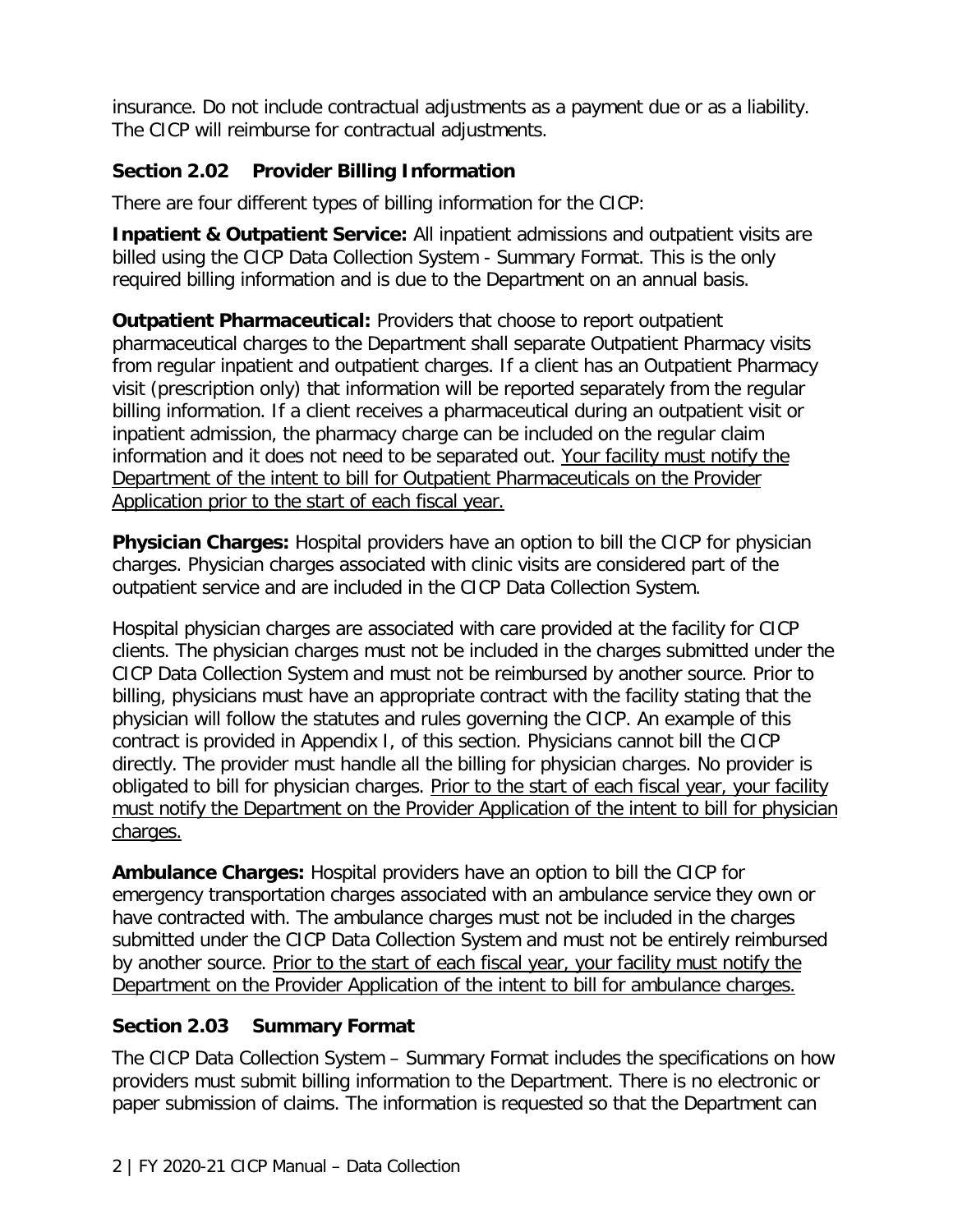identify funding available to specific providers and write the CICP Annual Report for the Colorado General Assembly.

Providers must submit billing information under the Summary Format and follow the guidelines set forth in Article IV Data Collection System – Summary Format. By using the Summary Format, the Department does not receive claim level details, but rather summary totals for clients served at each provider. The summary information is submitted annually. The summary information can be sent to the Department as an emailed attachment.

### <span id="page-4-0"></span>**Section 2.04 Timely Filing Requirement**

Clinic providers are required to submit their program data on an annual basis with their annual application, and hospital providers are required to submit their data to Myers & Stauffer in conjunction with their data validation. This data covers visits and admissions during the previous calendar year. In other words, any admissions or visits with a date of service between January 1, 2018 and December 31, 2018 will need to be included in the data submitted.

#### <span id="page-4-1"></span>**Section 2.05 Retention of Billing Records**

All billing records related to the contractor's or subcontractor's participation in the CICP must be maintained in a central location by the providers for a period of six State fiscal years after the expiration of each State fiscal year. This includes all the detailed information used to support the summary information submitted to the CICP. The Provider Compliance Audit mandated by the CICP requires that providers be able to identify all claims used to create the Summary Format submitted to the Department. Providers must keep the claim detail for a period of six State fiscal years to justify the information submitted to the Department.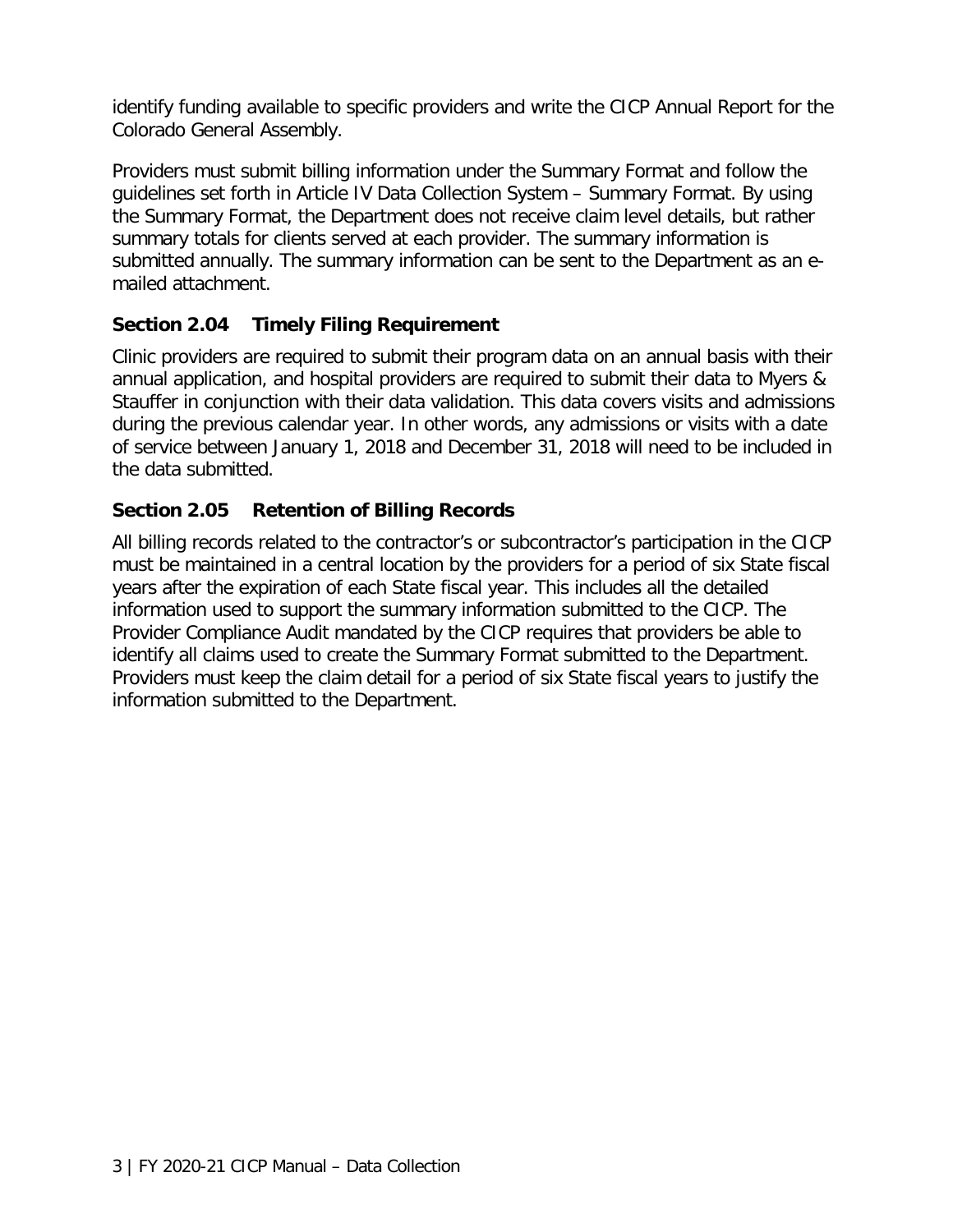# <span id="page-5-0"></span>**ARTICLE III. THIRD-PARTY INSURANCE**

#### <span id="page-5-1"></span>**Section 3.01 Medical Insurance**

Charges to the CICP are secondary to all insurance programs.

- 1. Group and Individual Health Insurance applicants may be eligible for CICP coverage. The provider is required to bill the resource listed before submitting the claim to CICP. If the CICP provider is out of the client's primary insurance network, CICP clinic providers may seek a waiver from the Department regarding the necessity of providing proof of claim denial, prior to adjusting the patient account to reflect CICP discount and writing off charges to CICP. A waiver from this requirement is not available to CICP hospital providers.
- 2. Workers' Compensation applicants can participate in the CICP. However, the provider must bill Worker's Compensation before billing the CICP.
- 3. Victim's Compensation is the only third-party coverage billed after CICP coverage. Victim's Compensation may be used to cover the client's CICP copayment.
- 4. Health Maintenance Organization (HMO) clients can participate in CICP. However, out of network services are not covered for CICP hospital providers. Services not available in the commercial HMO insurance policy and deemed medically necessary can be billed by hospital CICP providers to CICP minus the insurance copayment paid by the client. CICP clinic providers may submit write-off charges to CICP for primary care services provided to clients within an HMO, regardless if those services are a covered benefit under their HMO. If the CICP provider is out of the HMO network, CICP clinic providers may seek a waiver from the Department regarding the necessity of providing proof of claim denial, prior to adjusting the patient account to reflect CICP discount and writing off primary care charges to CICP.
- 5. Consolidated Omnibus Budget Reconciliation Act (COBRA) benefits are continued health plan benefits provided by the employer. Terminated employees or those who lose coverage because of reduced work hours may purchase the group coverage for themselves and families for a limited period of time. They have 60 days to accept coverage or lose all rights to these benefits. Once COBRA coverage is chosen, they will be required to pay for their coverage.
- 6. Medicare eligible clients have CICP coverage for amounts and services NOT covered by Medicare. Medicare has three main types of coverage:

(1) Medicare Part A is inpatient hospital coverage available to all people over age 65;

(2) Medicare Part B, outpatient services, requires clients to pay a monthly premium; and

(3) Medicare Part D is for prescription drug coverage.

(4) Some Medicare beneficiaries qualify for Health First Colorado as a Qualified Medicare Beneficiary (QMB). If an applicant has QMB coverage, they can participate in the CICP.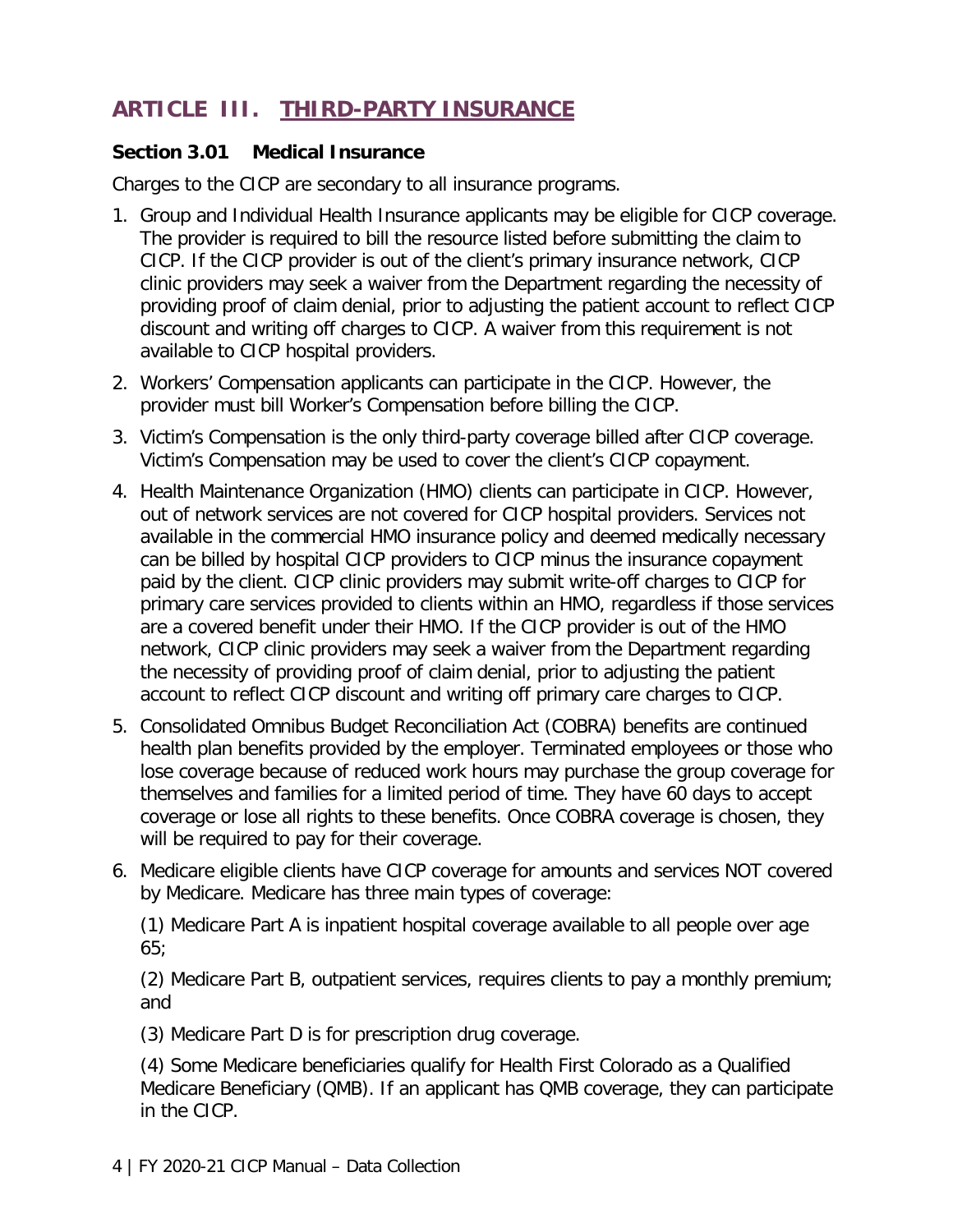7. CICP can be used to satisfy the deductible or coinsurance for primary insurance, including Medicare. Clients are responsible for the CICP copayment or the copayment of the primary insurance, whichever is lower. The deductible or coinsurance should be included in Total Charges billed to the CICP. The only entry into Client Liability is the copayment required.

#### <span id="page-6-0"></span>**Section 3.02 Third-party Insurance**

If the client has third-party insurance, including Medicare, the provider must bill the commercial health insurance policy first for all medical expenses incurred. Providers can report contractual adjustments negotiated under commercial health insurance contracts and Medicare contractual adjustments in Total Charges. The CICP will reimburse providers for contractual adjustments. Do not include contractual adjustment under Third-party Liability.

#### **Health Insurance Billing Examples:**

Example #1: Medicare Third-party Payment with CICP as Secondary Payer

| \$150 (Enter in Total Charges line in Summary) |
|------------------------------------------------|
|                                                |
|                                                |
|                                                |
|                                                |
| \$25 (Goes into Total Write Off Charges)       |

**Example**  $\#2$ **: Third-party Payment with CICP as Secondary Payer** 

| Total Charges billed to Insurance | \$350 (Enter in Total Charges line in Summary) |
|-----------------------------------|------------------------------------------------|
| Minus Payment due from Insurance  | \$150 (Enter in Third Party Liability line)    |
| Equals Hospital Charges Remaining | \$200                                          |
| Minus Client Copayment            | \$50 (Enter in Patient Liability line)         |
| Equals Amount Charged to CICP     | \$150 (Goes into Total Write Off Charges)      |
|                                   |                                                |

#### <span id="page-6-1"></span>**Section 3.03 Medicare Bad Debt**

A provider can declare the percentage of Medicare deductibles or coinsurance not reimbursed by the client or a state program as Medicare Bad Debt. If a client qualifies for a state low-income program, such as CICP, the debt may be deemed uncollectible without applying a reasonable collection effort (such as turning the debt over to a collection agency). The maximum a provider can collect from a CICP eligible client is the CICP copayment, even if that client has another primary insurance such as Medicare.

#### <span id="page-6-2"></span>**Section 3.04 Subsequent Insurance Payments**

If clients receive coverage under the CICP, and their insurance subsequently pays for services, or if the client is awarded a settlement, the provider must document any subsequent reimbursement received when submitting their summary data information.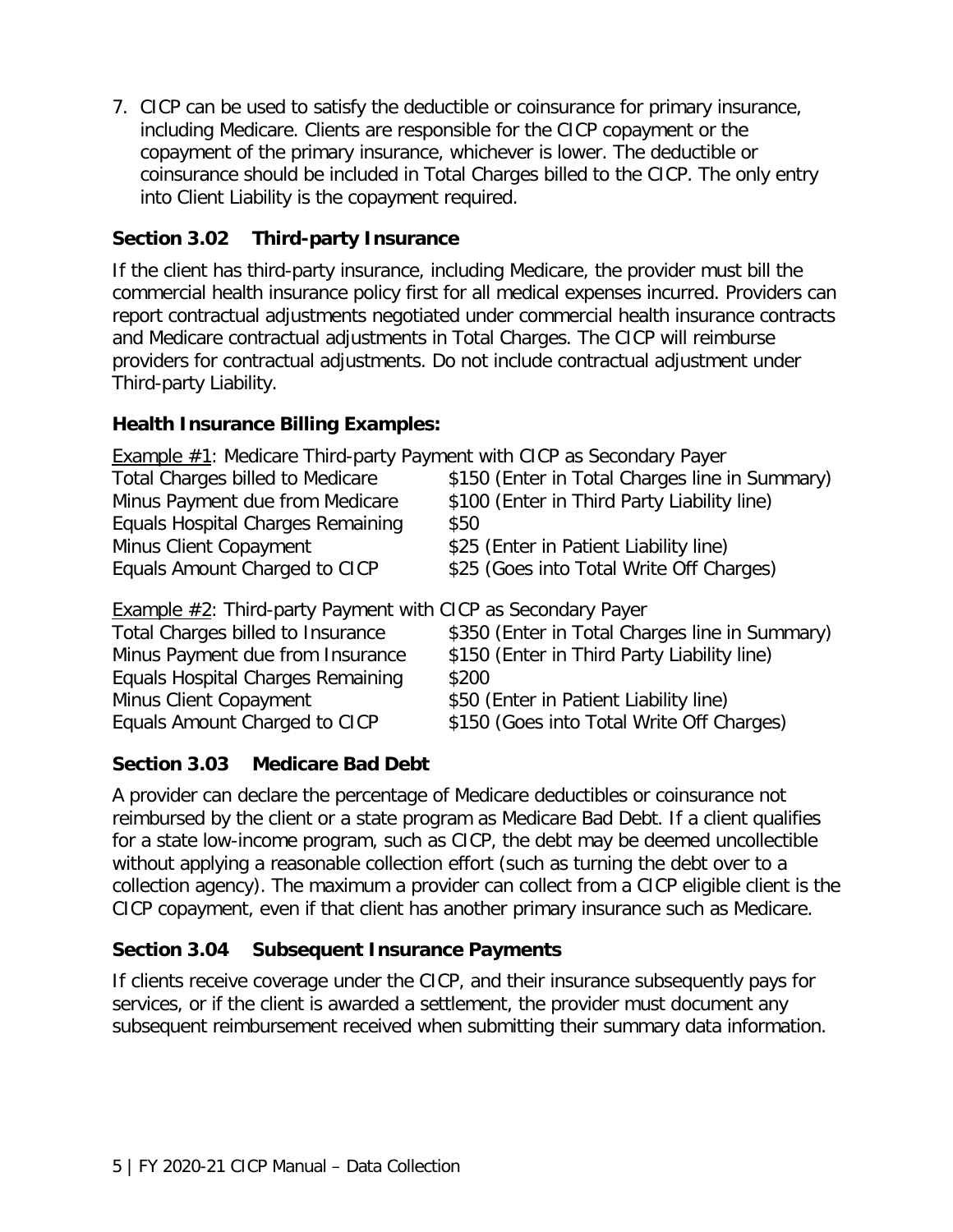#### <span id="page-7-0"></span>**Section 3.05 Previously Charged Claim Adjustments**

#### **General Information**

Providers who receive payment for claims that have already been reimbursed by the CICP are required to report these payments. These payments can be made under the following circumstances:

- Client became enrolled in Health First Colorado or CHP+;
- Settlement of lawsuits or other court ordered action in which the client or other 3rd party was required to pay the medical bill; or
- Client was incorrectly included on the CICP data submission.

Previously charged claim adjustments are charges that the provider submitted to the CICP in a previous fiscal year. For example:

• The provider submits a \$100 charge to the Department with its annual provider application for FY 2019-20. Six (6) months later the provider learns that the client was enrolled in Health First Colorado during that period. The provider then submits the bill to Health First Colorado for proper reimbursement but is unable to adjust its annual reporting to the Department since the data has already been submitted. The provider will submit the required information listed below with their annual provider application the following year to correct the charge that was incorrectly submitted to the Department.

#### **Reporting Requirements**

The following information is required for charges submitted to the Department that need to be adjusted after the close of the fiscal year in which the service was provided. Adjustments for different calendar years must not be combined into one report and must be reported separately. The following information must be included in the report:

- Provider name;
- Calendar year that the claim was incorrectly reported;
- Number of visits incorrectly reported;
- Number of admissions incorrectly reported;
- Total charges incorrectly reported;
- Third-party liability incorrectly reported; and
- Patient liability incorrectly reported

#### **Filing Requirements**

Providers are required to notify the Department of any charges that need to be adjusted. This notification should be made in a letter to be included with the annual provider application. The facility's Chief Financial Officer (CFO) or Administrator should sign this letter.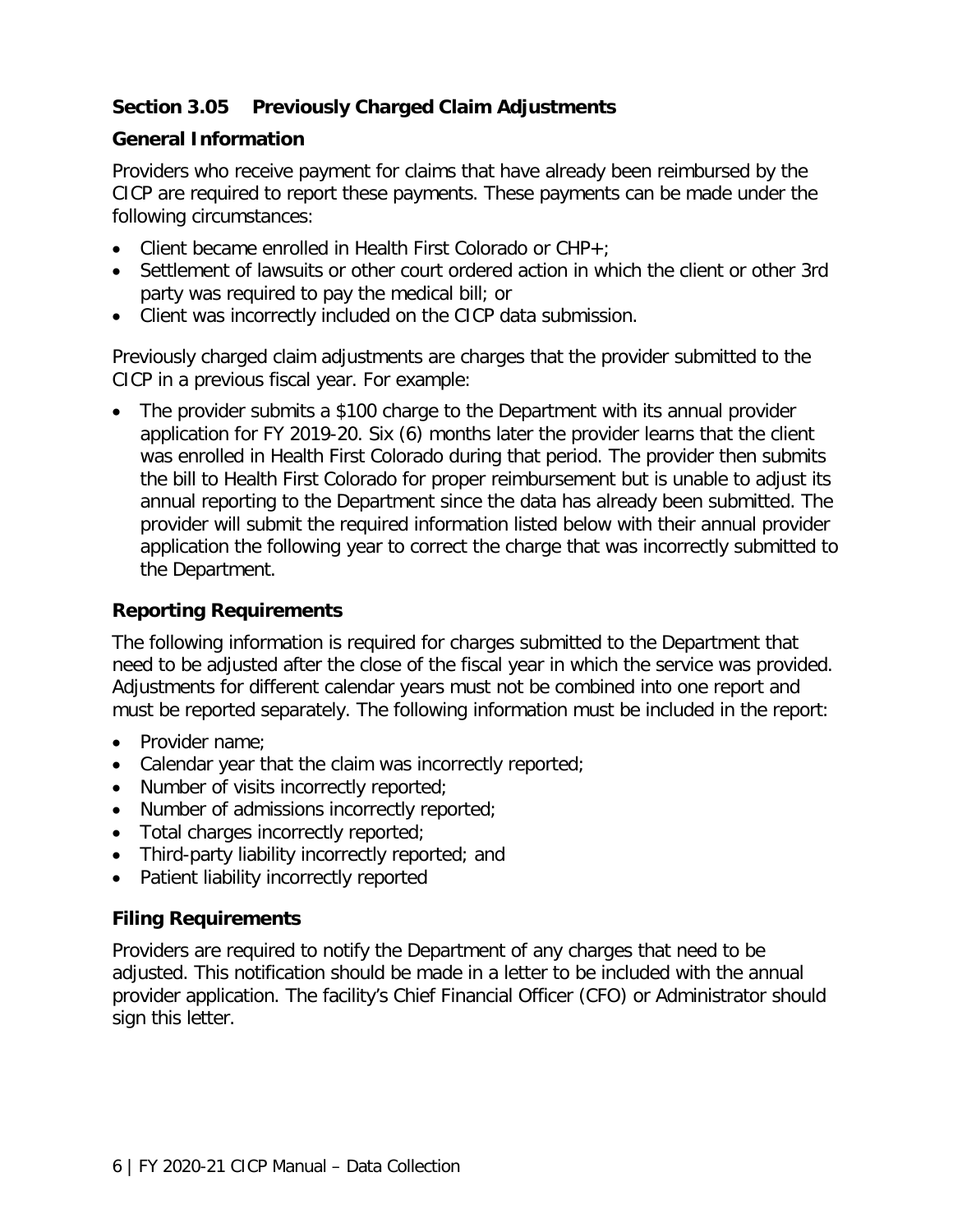# <span id="page-8-0"></span>**ARTICLE IV. DATA COLLECTION SYSTEM – SUMMARY FORMAT**

#### <span id="page-8-1"></span>**Section 4.01 Definition**

Providers submitting billing information under the Summary Format must follow the guidelines set forth in this Article. In the Summary Format, the Department shall receive totals for clients served at each provider rather than claim-level detail.

#### <span id="page-8-2"></span>**Section 4.02 Outpatient Visits**

Providers are requested not to use a span date when billing for outpatient services because a bill using a span date could be mistaken as one visit under the CICP Data Collection System, whereas the client might have actually received services several times in the month. Claims with a span bill date will still be allowable.

However, when counting the number of outpatient visits, providers are requested not to count claims, since many providers use a span billing. Instead, providers should count the actual number of visits by all CICP clients. If a client had four visits on one claim, four visits should be reported.

#### <span id="page-8-3"></span>**Section 4.03 Unduplicated Client Count**

The unduplicated client count is the number of unique clients served by the provider. The Total Number of Unique Clients (not claims) by Age is the unduplicated client count of all clients served by the provider. The Total Number of Unique Inpatient Clients (not claims) by Age is the unduplicated client count for all clients served on an inpatient basis. The Total Number of Unique Outpatient Clients (not claims) by Age is the unduplicated client count for all clients served on an outpatient basis. For example:

- A single client could have two inpatient admissions and six outpatient visits at the hospital provider over the fiscal year. This client is counted once in the total unduplicated client count, only once in the unduplicated inpatient client count, and only once in the unduplicated outpatient client count.
- A single client could have four outpatient visits at the clinic provider over the fiscal year and is counted only once in the total unduplicated client count.

#### <span id="page-8-4"></span>**Section 4.04 Summary Information Format**

The Excel template for transmitting summary information to the Department was revised in April 2017. Providers must use this new reporting form. The form is part of the annual clinic provider application due each spring and should be completed and returned at the same time the application is submitted. The form will be distributed to hospital providers by Myers & Stauffer and will be due with their annual data validation.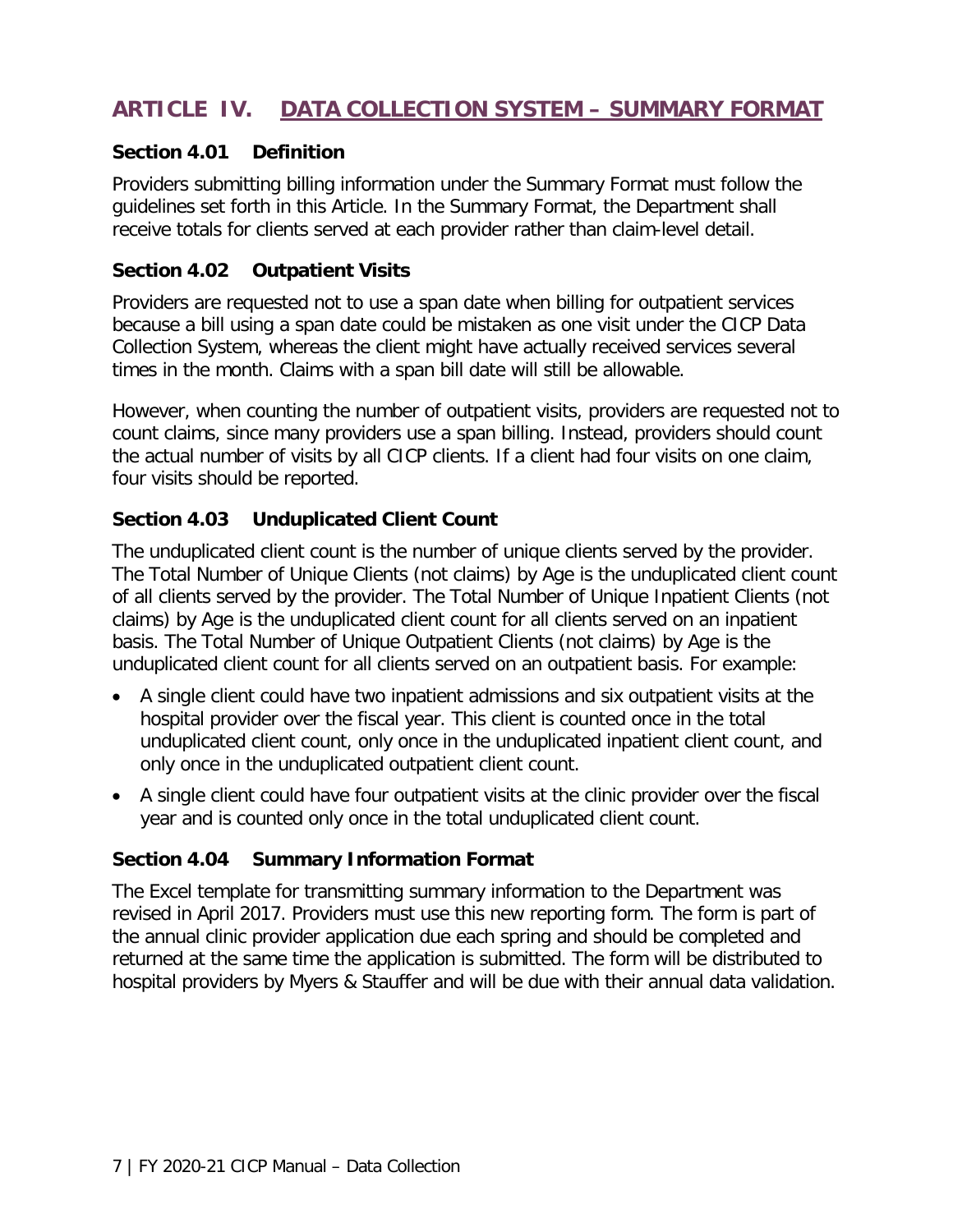|  |  |  |  | An example Hospital provider template is as follows: |  |  |  |  |
|--|--|--|--|------------------------------------------------------|--|--|--|--|
|--|--|--|--|------------------------------------------------------|--|--|--|--|

#### **Total Charges**

#### **Charges**

| <b>Total Charges</b> | \$0.00 | <b>Outpatient Urgent &amp; Emergency</b> | \$0.00 |
|----------------------|--------|------------------------------------------|--------|
| 3rd Party Liability  | \$0.00 | Outpatient Non-Urgent & Non-Emergency    | \$0.00 |
| Patient Liability    | \$0.00 | Inpatient Urgent & Emergency             | \$0.00 |
| Write-Off Amount     | \$0.00 | Inpatient Non-Urgent & Non-Emergency     | \$0.00 |
|                      |        | <b>Total Charges</b>                     | \$0.00 |

**Outpatient Visits** Total Number of Visits

> 0-100% 101-200% 201-250% Unknown

Total

Total

Total

Number of Visits by FPL

Number of Visits by Age

Outpatient Charges by Age

0-17 18-64 65+

0-17 18-64  $65+$ 

#### **Inpatient Admits**

Total Number of Admissions Total Number of Days

Number of Admissions by FPL

0-100% 101-200% 201-250% Unknown

#### Total

Number of Days by FPL

0-100% 101-200% 201-250% Unknown

#### Total

Number of Admits by Age 0-17 18-64 65+

#### Total

Inpatient Charges by Age 0-17 18-64 65+

Total

#### **Unduplicated Patient Count**

| <b>Total Number of Unique</b> | <b>Total Number of Unique</b>   | <b>Total Number of Unique</b>    |
|-------------------------------|---------------------------------|----------------------------------|
| Clients Served (not claims)   | <b>Inpatient Clients Served</b> | <b>Outpatient Clients Served</b> |
| by Age                        | (not claims) by Age             | (not claims) by Age              |
| $0 - 17$                      | $0 - 17$                        | $0 - 17$                         |
| 18-64                         | 18-64                           | 18-64                            |
| $65+$                         | $65+$                           | $65+$                            |
| Total                         | Total                           | Total                            |

8 | FY 2020-21 CICP Manual – Data Collection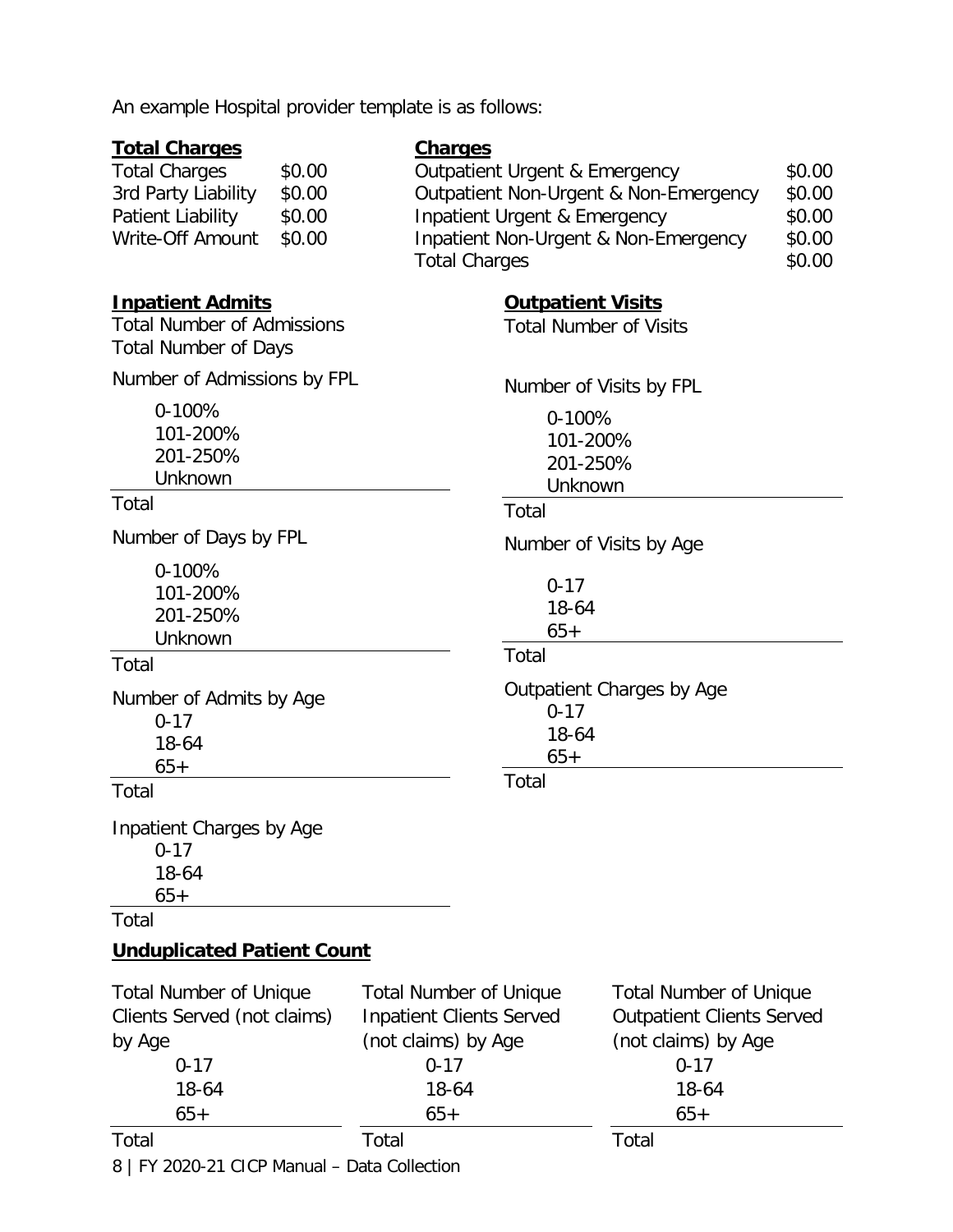| An example Clinic provider template is as follows:                                                           |                                      |                                                                                                                  |                           |
|--------------------------------------------------------------------------------------------------------------|--------------------------------------|------------------------------------------------------------------------------------------------------------------|---------------------------|
| <b>Total Charges</b><br><b>Total Charges</b><br>3rd Party Liability<br>Patient Liability<br>Write-Off Amount | \$0.00<br>\$0.00<br>\$0.00<br>\$0.00 | <b>Charges</b><br>Outpatient Urgent & Emergency<br>Outpatient Non-Urgent & Non-Emergency<br><b>Total Charges</b> | \$0.00<br>\$0.00<br>\$0.0 |
| <b>Outpatient Visits</b><br><b>Total Number of Visits</b>                                                    |                                      | <b>Unduplicated Patient Count</b><br><b>Total Number of Unique Clients Served</b>                                |                           |
| Number of Visits by FPL<br>0-100%<br>101-250%<br>Unknown                                                     |                                      | (not claims) by Age<br>$0 - 17$<br>18-64<br>$65+$                                                                |                           |
| Total                                                                                                        |                                      | Total                                                                                                            |                           |
| Number of Visits by Age<br>$0 - 17$<br>18-64<br>$65+$                                                        |                                      |                                                                                                                  |                           |
| Total                                                                                                        |                                      |                                                                                                                  |                           |
| Outpatient Charges by Age<br>$0 - 17$<br>18-64<br>$65+$                                                      |                                      |                                                                                                                  |                           |
| Total                                                                                                        |                                      |                                                                                                                  |                           |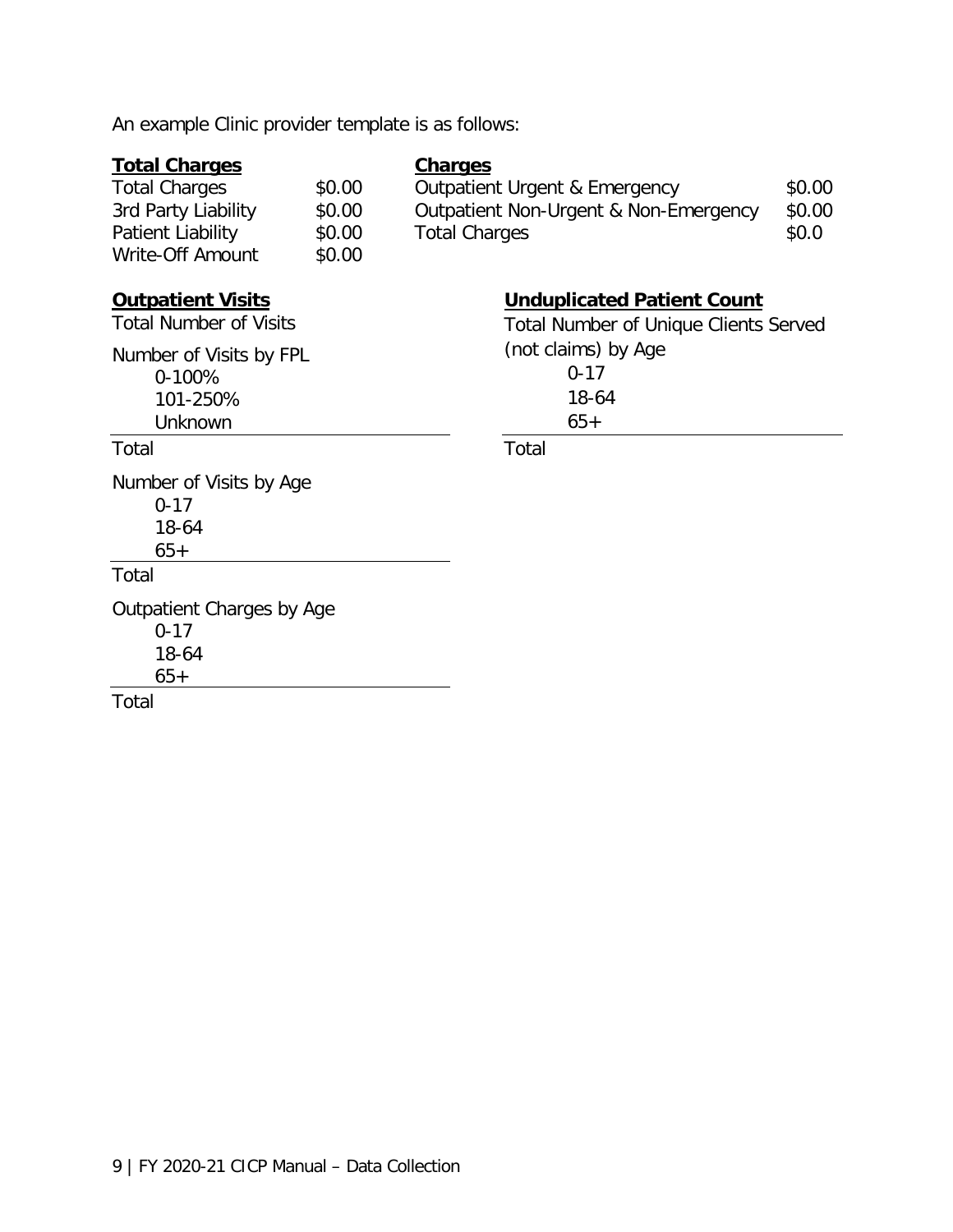# **County Utilization**

|  |  | Admits & Visits by County (County code) |  |
|--|--|-----------------------------------------|--|
|  |  |                                         |  |

| 01 Adams       | 23 Garfield   | 45 Otero      |
|----------------|---------------|---------------|
| 02 Alamosa     | 24 Gilpin     | 46 Ouray      |
| 03 Arapahoe    | 25 Grand      | 47 Park       |
| 04 Archuleta   | 26 Gunnison   | 48 Phillips   |
| 05 Baca        | 27 Hinsdale   | 49 Pitkin     |
| 06 Bent        | 28 Huerfano   | 50 Prowers    |
| 07 Boulder     | 29 Jackson    | 51 Pueblo     |
| 08 Chaffee     | 30 Jefferson  | 52 Rio Blanco |
| 09 Cheyenne    | 31 Kiowa      | 53 Rio Grande |
| 10 Clear Creek | 32 Kit Carson | 54 Routt      |
| 11 Conejos     | 33 Lake       | 55 Saguache   |
| 12 Costilla    | 34 La Plata   | 56 San Juan   |
| 13 Crowley     | 35 Larimer    | 57 San Miguel |
| 14 Custer      | 36 Las Animas | 58 Sedgwick   |
| 15 Delta       | 37 Lincoln    | 59 Summit     |
| 16 Denver      | 38 Logan      | 60 Teller     |
| 17 Dolores     | 39 Mesa       | 61 Washington |
| 18 Douglas     | 40 Mineral    | 62 Weld       |
| 19 Eagle       | 41 Moffat     | 63 Yuma       |
| 20 Elbert      | 42 Montezuma  | 64 Broomfield |
| 21 El Paso     | 43 Montrose   | Unknown       |
| 22 Fremont     | 44 Morgan     | Total         |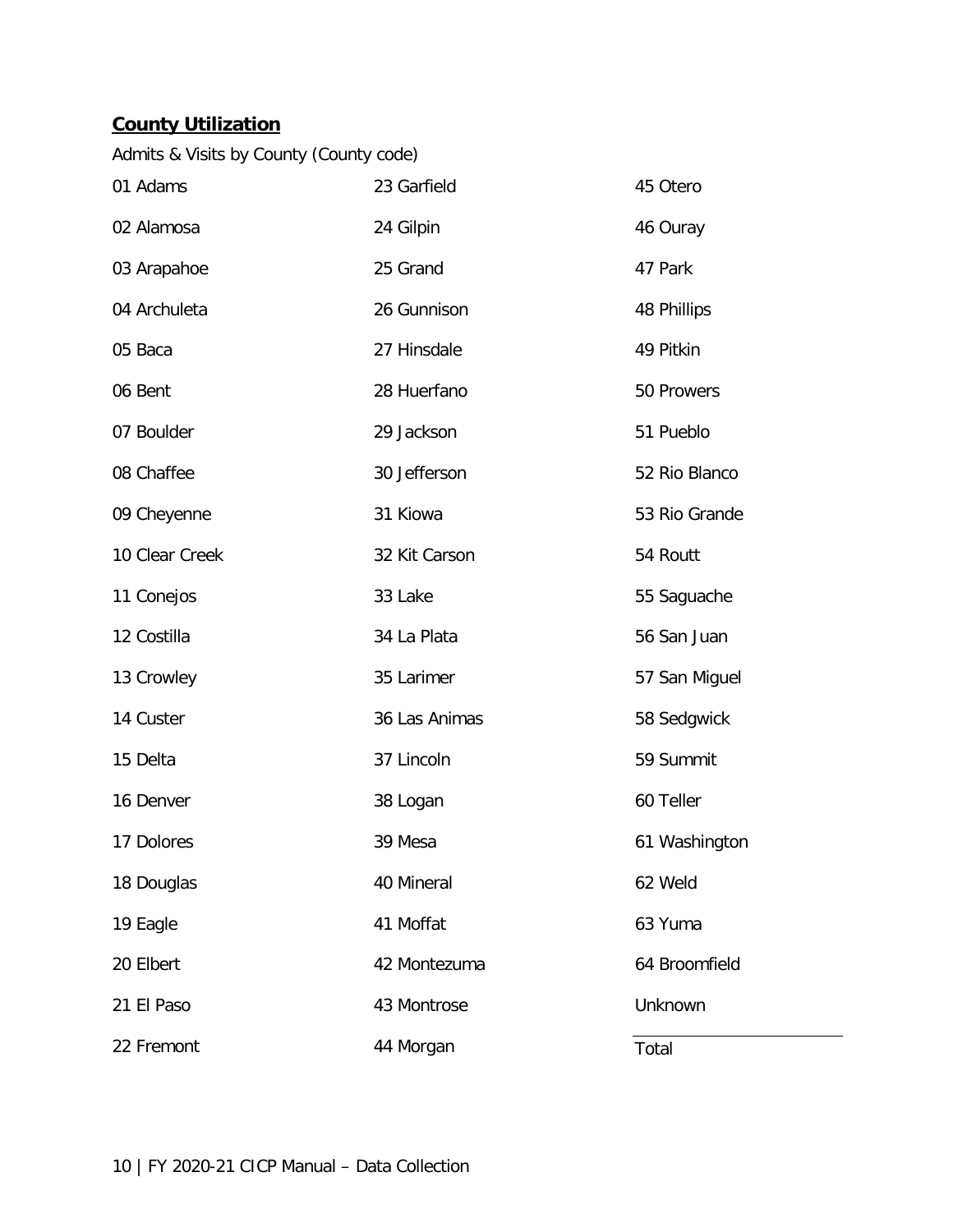# <span id="page-12-0"></span>**ARTICLE V. OUTPATIENT PHARMACEUTICAL**

#### <span id="page-12-1"></span>**Section 5.01 Definition**

**Outpatient Pharmaceuticals:** Providers are required to separate Outpatient Pharmacy visits from regular inpatient and outpatient claims (charges). If a client has an Outpatient Pharmacy visit (prescription only) that information will be reported separately from the regular claim information. If a client receives a pharmaceutical during an outpatient visit or inpatient admission, the pharmacy charge is included on the regular claim information as it does not need to be separated out. Your facility must notify the Department prior to the start of the fiscal year of the intent to bill for Outpatient Pharmaceuticals on the Provider Application.

#### <span id="page-12-2"></span>**Section 5.02 Declaring Pharmaceutical Charges**

Providers will submit to the Department a completed Pharmaceutical Charges worksheet stating the following summary information:

- Total Number of Visits (or prescription claims);
- Total Charges;
- 3rd Party Liability; and
- Patient Liability.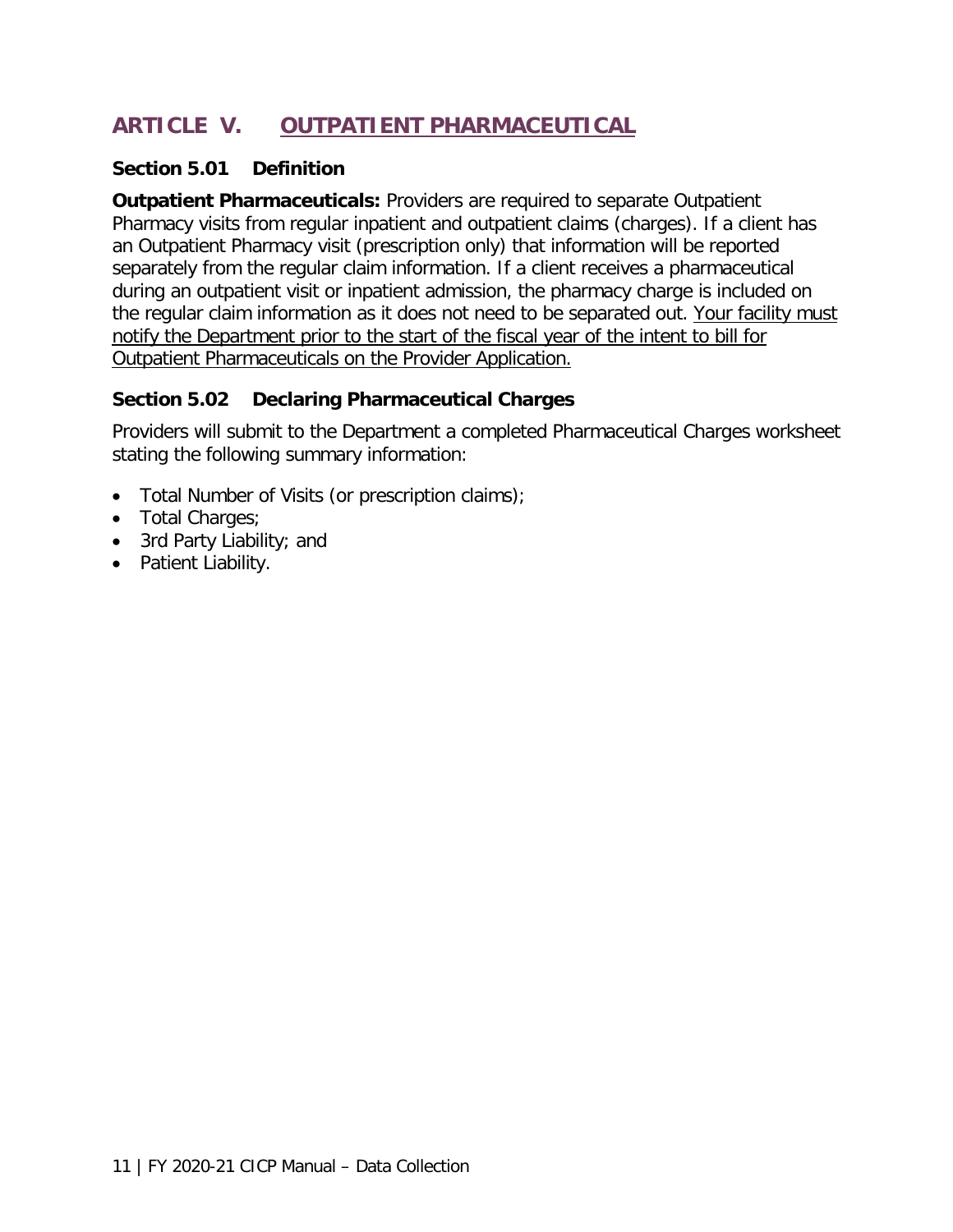# <span id="page-13-0"></span>**ARTICLE VI. PHYSICIAN CHARGES**

#### <span id="page-13-1"></span>**Section 6.01 Definition**

**Physician Charges:** CICP hospital providers have the option to bill the CICP for hospital-based physician charges. These are charges associated with care provided at the hospital facility for CICP clients. The physician charges must not be included in the charges submitted under the CICP Data Collection System or be completely reimbursed by another source. Prior to billing, physicians must have an appropriate contract with the facility stating the physician will follow the statutes and rules governing the CICP. This does not apply to physicians that are directly employed by the facility. An example of this contract is provided in Appendix I, of this section. Providers are not obligated to bill for physician charges, but if these charges are to be billed to the CICP, they must be submitted by the provider, not the physician. Your facility must notify the Department prior to the start of the fiscal year of the intent to bill for physician charges on the Provider Application.

#### <span id="page-13-2"></span>**Section 6.02 File Description**

**Excel Spreadsheet:** Providers will submit to the Department a completed Physician Charges worksheet stating the following summary information:

#### **Inpatients:**

Urgent/Non-Urgent Charges Third Party Liability Patient Liability Number of Admissions Number of Days Number of Clients

#### **Outpatients:**

Urgent/Non-Urgent Charges Third Party Liability Patient Liability Number of Visits Number of Clients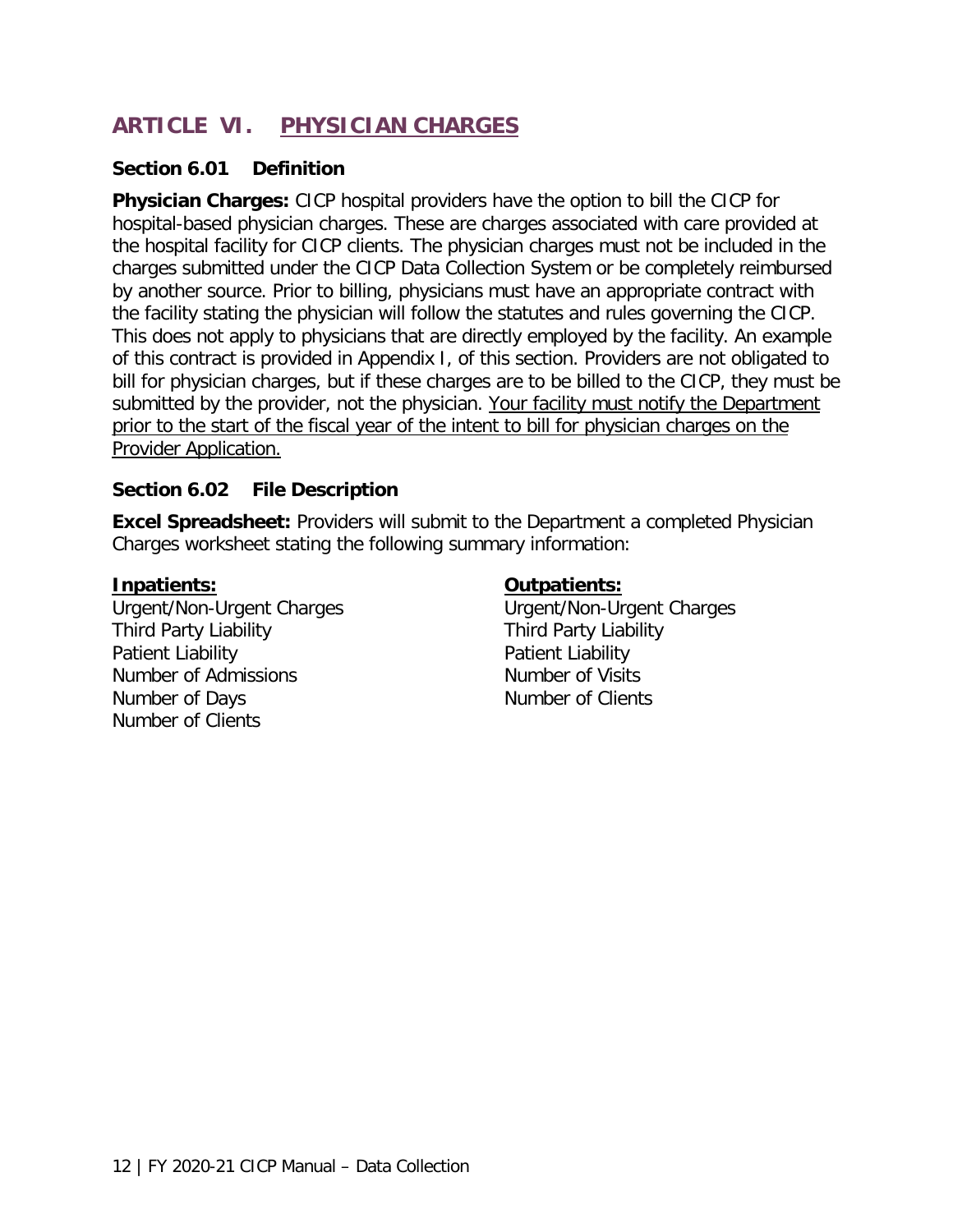# <span id="page-14-0"></span>**ARTICLE VII. AMBULANCE CHARGES**

#### <span id="page-14-1"></span>**Section 7.01 Definition**

**Ambulance Charges:** CICP hospital providers who own their own ambulance service or have a contract with an ambulance service have the option to bill the CICP for emergency transportation or ambulance charges. The ambulance charges must not be included in the charges submitted under the CICP Data Collection System or be completely reimbursed by another source. Your facility must notify the Department prior to the start of the fiscal year of the intent to bill for ambulance charges on the Provider Application.

#### <span id="page-14-2"></span>**Section 7.02 File Description**

**Excel Spreadsheet:** Providers will submit to the Department a completed Ambulance Charges worksheet stating the following summary information:

- Total Charges;
- Third Party Payments;
- Patient Liability; and
- Number of Claims.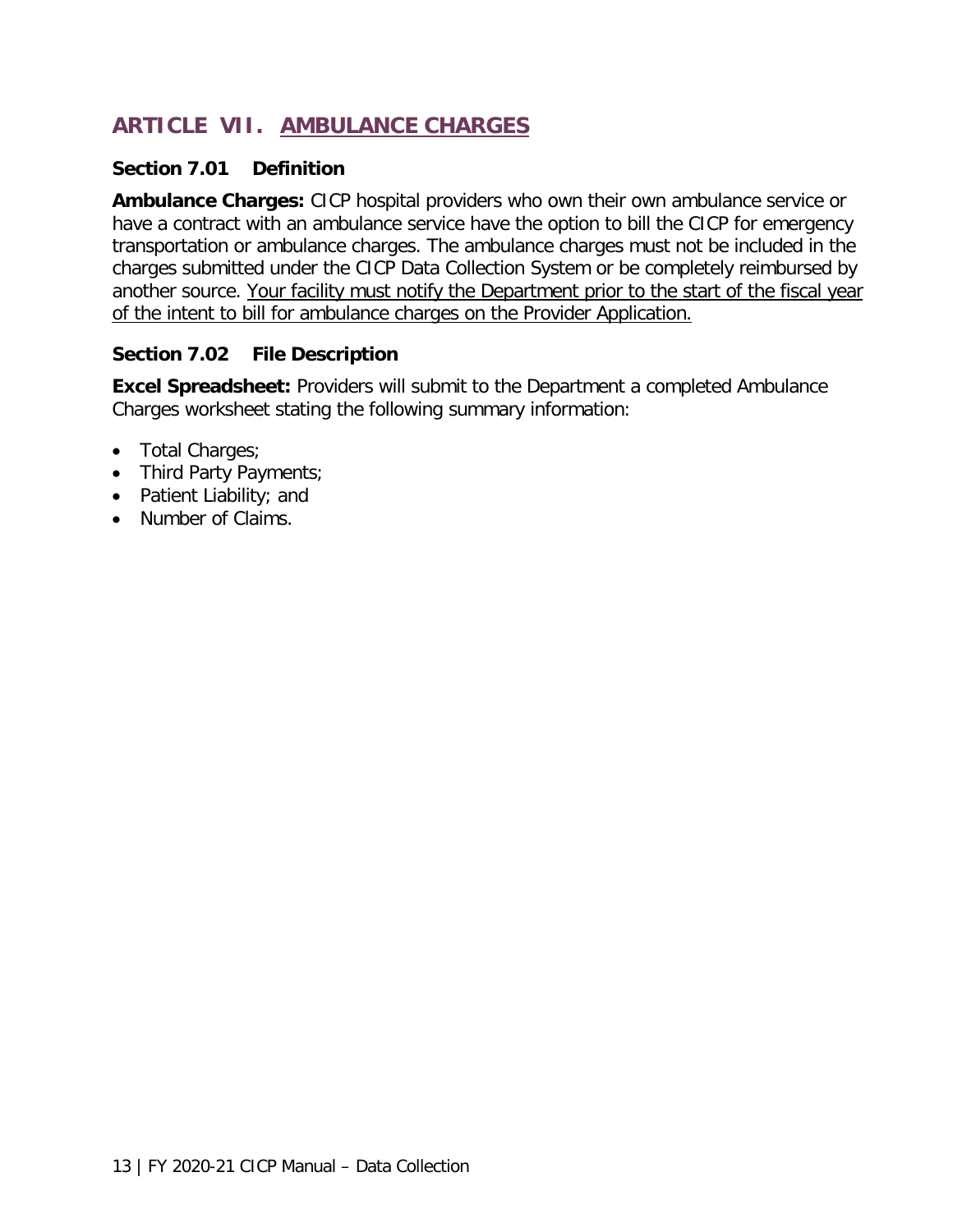<span id="page-15-0"></span>

Effective Dates:

**through** The Contract of the Contract of the Contract of the Contract of the Contract of the Contract of the Contract of the Contract of the Contract of the Contract of the Contract of the Contract of the Contract of the

Parties:

|                                               | , a provider facility under contract with the |
|-----------------------------------------------|-----------------------------------------------|
| Colorado Indigent Care Program (CICP), and    | M.D. or                                       |
| N.P., "Contractor", whose mailing address is: |                                               |

**Purpose:** The purpose of this Contract is to establish the terms for provision of care and the associated reimbursement for physician services rendered to medically indigent patients treated on-site at a Colorado Indigent Care Program provider facility.

- Indigent patients are those patients determined by a provider facility to be eligible for the Colorado Indigent Care Program according to the Colorado Indigent Care Program Manual. The provider facility is responsible for rating patients in accordance with this Manual and reporting both the patient and the financial information to the CICP.
- **Covered Services**: All medical services that a provider customarily furnishes to patients and can lawfully offer to patients. These covered services include, without limitation, medical services furnished by participating physicians. Covered services must be deemed medically necessary by the responsible physician. Covered services do not include:
	- a. Non-emergent dental services.
	- b. Nursing home care.
	- c. Chiropractic services.
	- d. Sex change surgical procedures.
	- e. Cosmetic surgery.
	- f. Experimental and non-FDA approved treatments.
	- g. Elective surgeries, not deemed medically necessary.
	- h. Court ordered procedures such as drug testing.
	- i. Abortions, except as specified in Sec. 25-15-104.5, C.R.S.
	- j. Mental health services as a primary diagnosis in an outpatient or clinic setting. The CICP can reimburse for the services if they are a secondary diagnosis.
	- k. Prescription drugs included in the definition of Medicare Part-D are excluded from CICP eligible clients who are also eligible for Medicare.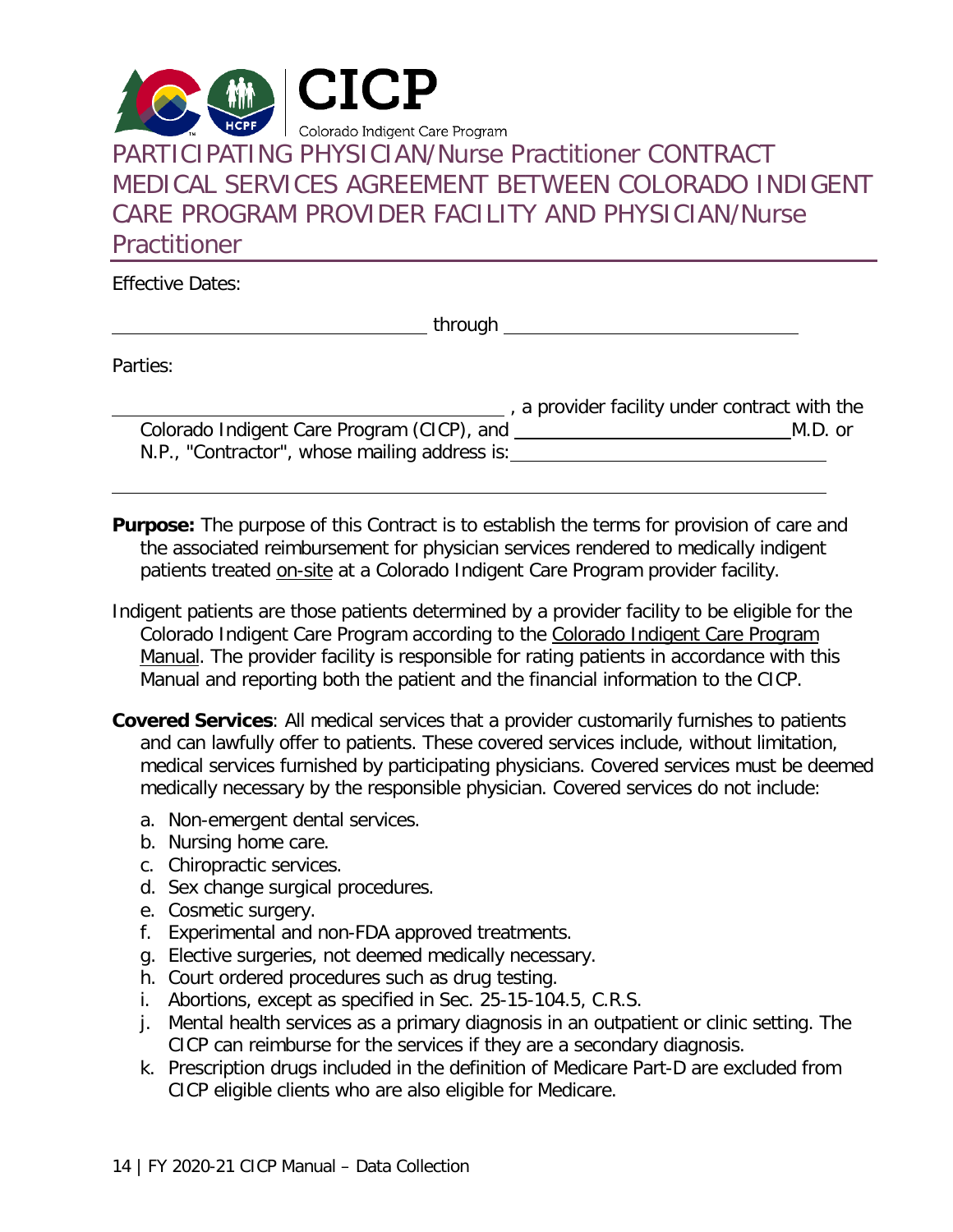The CICP reimburses providers for inpatient psychiatric care and inpatient drug and alcohol services. However, only 30 days per patient per contract year are reimbursable under the CICP. The CICP reimburses providers for outpatient mental health benefits if these services are provided on-site and are normally offered by the provider.

- **Priority of Care**: Payment to Contractor by the provider facility shall be for care rendered to qualifying indigent patients in accord with the following priorities:
	- a. Emergency care for the contact period.
	- b. Any additional medical care for those conditions determined to be the most serious threat to the health of medically indigent persons.
	- c. Any other additional medical care.
- **Emergency Care**: Treatment for conditions of an acute, severe nature which are life, limb, or disability threats requiring immediate attention, where any delay in treatment would, in the judgment of the responsible physician, threaten life or loss of function of a patient or viable fetus, Section 26-15-103, C.R.S.
- **Urgent Care:** To treat an injury or illness of a less serious nature than those requiring Emergency Care but required in order to prevent serious deterioration in the client's health.
- **Non-Emergency Care:** Treatment for any conditions not included in the emergency care definition and any additional medical care for those conditions the Department determines to be the most serious threat to the health of medically indigent persons, Section 26-15-106 (9) (6) (11), C.R.S.
- **License Requirement**: The Contractor must remain properly licensed or certified by the State of Colorado during the contract period, and this Contract shall immediately terminate at the provider facility's sole discretion if the Contractor loses such license or certification.
- **Reimbursement**: The Colorado Indigent Care Program reimburses provider facilities for participating physician services by distributing the fixed State appropriation across all participating providers. The percentage of costs or charges reimbursed to the provider facility cannot be determined in advance.

(Specific terms of reimbursement as negotiated between provider facility and participating physicians should be attached.)

**Records Retention and Availability**: That all records, documents, communications and other materials (except medical records of Program Patients) related to Contractor's participation in the Program shall be the property of the State and maintained in a central location by Contractor as custodian thereof on behalf of the State, and shall be accessible to the State for a period of six State fiscal years after the expiration of each State fiscal year, or for such further period as may be necessary to resolve any matters which may be pending at the expiration of each six State fiscal year period, or until an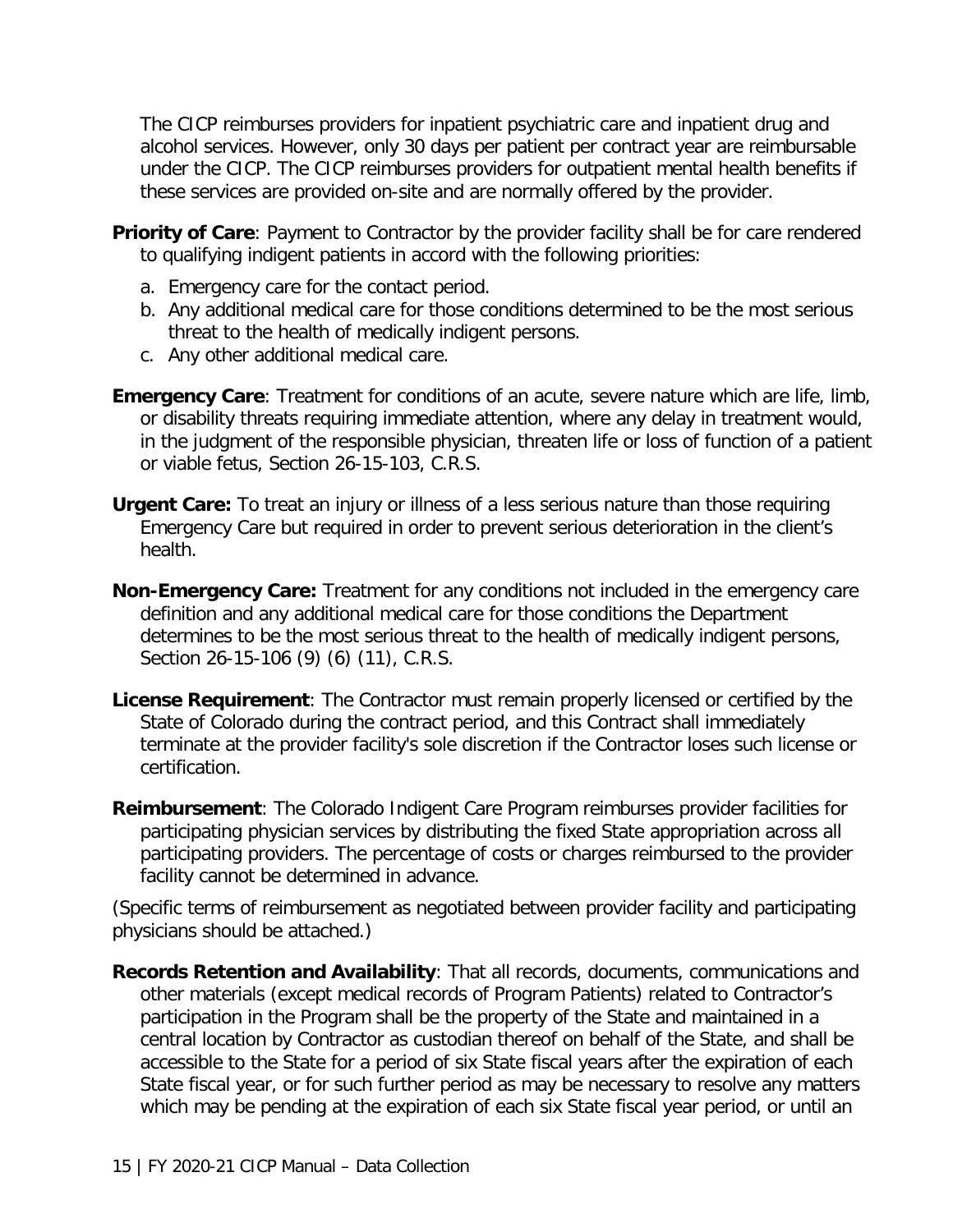audit performed under the provisions of this Contract has been completed with the following qualification: If an audit by or on behalf of the federal and/or State government has begun, but is not completed at the end of the six State fiscal year period, or if audit findings have not been resolved after the six State fiscal year period, such materials shall be retained for six months after the filing of the final audit report and response thereto.

**Patient Copayments**: Qualifying indigent patients cannot be billed for physician services rendered in excess of patient copayment amounts.

#### **Management Fee:** (If applicable)

- Year-end Reconciliation for Changes in the Colorado Indigent Care Program Reimbursement: (If applicable)
- **Misrepresentation Penalty**: Persons who represent that a medical service is reimbursable or subject to payment under the CICP when they know that it is not, commit a Class 2 misdemeanor that is punishable by a minimum of three months' imprisonment or a \$250 fine (or both), or a maximum of twelve months' imprisonment or a \$1,000 fine (or both).
- **Independent Contractor Status**: The Parties of the Contract intend that the relationship between them contemplated by this Contract is that of independent contractors. No agent, employee, or servant of Contractor shall be or shall be deemed to be an employee, agent or servant of the provider facility. The Contractor shall be solely and entirely responsible for its acts and omissions during the performance of this Contract.
- **Indemnification**: The Contractor shall indemnify the provider facility against all liability, loss, cost or expense the provider facility incurs in connection with the default in any term of this Contract by the Contractor or any negligent or intentional act or omission of the Contractor.
- **Governing Law**: This Contract and all matters relating to it shall be governed by the laws, rules, and regulations of the State of Colorado as are now in effect or as may be later amended or modified. In the event that any provision of this Contract conflicts with, or is inconsistent with the provisions of those laws, rules or regulations, the provisions of the laws, rules or regulations shall govern or supersede.
- **Entire Contract**: This Contract is intended as the complete integration of all understandings between Parties. No prior or contemporaneous additions, deletions or other amendments hereto shall have force or effect whatsoever, unless embodied herein in writing. No subsequent novation, renewal, addition, deletion, or other amendment hereto shall have any force or effect unless embodied in a written contract executed by both Parties.